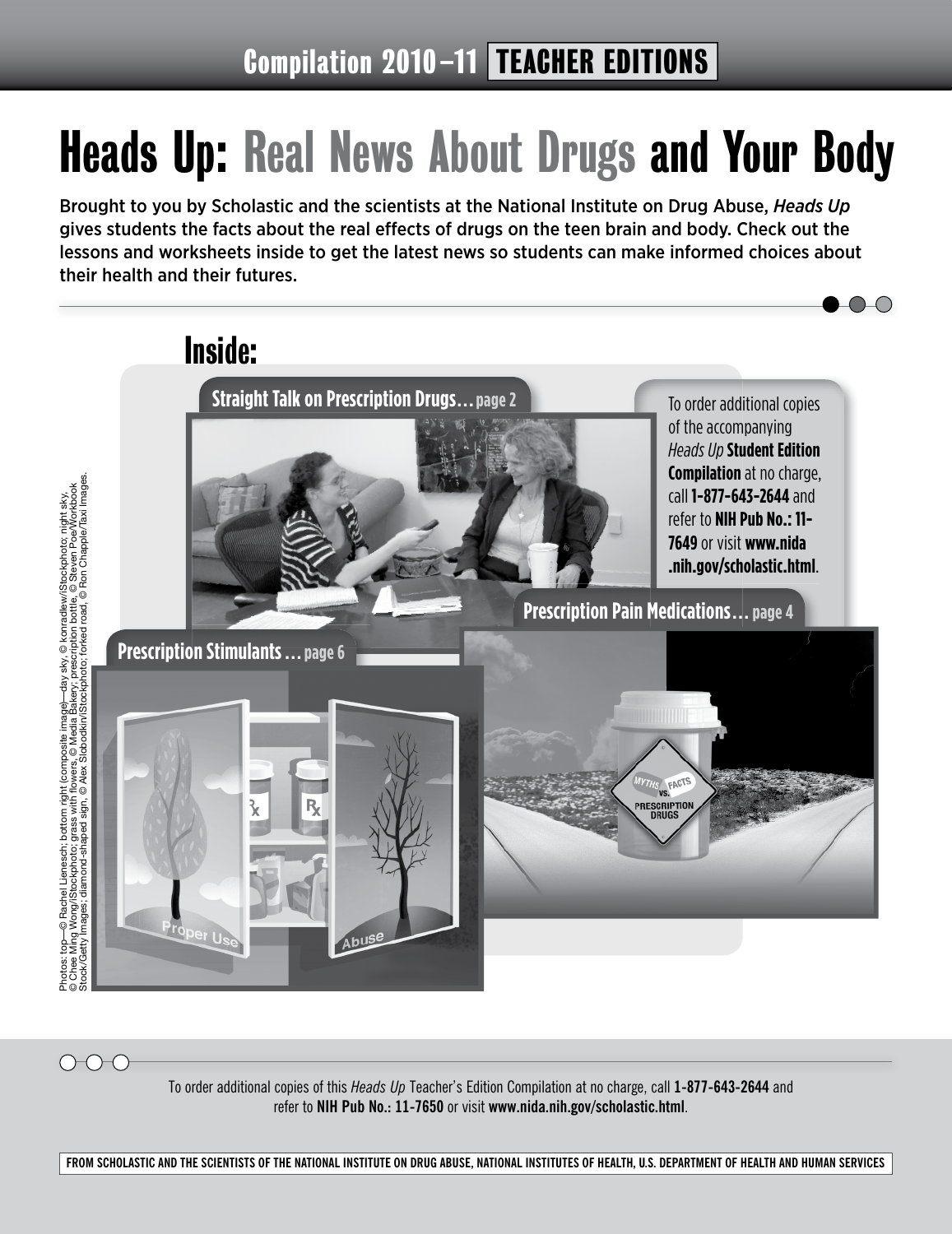**www.scholastic.com/headsup**

## **Dear Teacher:**

This Heads Up installment highlights the unique one-on-one interview I had with a teen reporter on the timely issue of prescription-drug abuse.

Although overall teen drug use continues to decline, levels of prescription-drug abuse remain unacceptably high among teens, according to NIDA's latest Monitoring the Future survey. Your students may mistakenly believe that prescription drugs are safer to abuse than illegal ones because a doctor prescribes them. While prescription drugs are beneficial when used properly, teens need to know how powerfully addictive and dangerous these medications can be when abused. They also need to know where they can get reliable, sciencebased answers to their questions.

My discussion with teen reporter Marie French highlights the risk of addiction to prescription drugs and the negative effects addiction can have on a person's health, family, and friends. The student worksheet contains additional helpful information to answer other questions teens might have regarding prescription medications. We hope you share this important



article and lesson with your students and encourage them to use the facts they learn to make smart choices.

 $\bigcirc\hspace{-0.75mm} \to \hspace{-0.75mm} \bigcirc\hspace{-0.75mm} \hspace{-0.75mm} \hspace{-0.75mm} \to \hspace{-0.75mm} \bigcirc$ 

Nora D. Volkow, M.D. Director, National Institute on Drug Abuse

## In This Installment:

- Student article: Q&A with Dr. Nora D. Volkow discussing the dangers of prescription-drug abuse among teens.
- Student worksheet: Students apply factual information regarding prescription medications to respond to All rights reserved. NIDA 10
- critical-thinking questions.

## **TEACHER'S EDITION**

# STRAIGHT TALK ON PRESCRIPTION DRUGS

Lesson Overview: The student article and this accompanying lesson/student worksheet should be used together to encourage students to ask questions about prescription-drug abuse and apply the facts to discuss why this can be dangerous.

#### Alignment with National Standards

- *Science (NSES):* Life Science: Regulation and behavior; Science in Personal and Social Perspectives: Personal and community health
- *Life Skills (McREL):* Self-Regulation; Thinking and Reasoning

## Student Article

**Discussion Questions: Choose from** the questions below to guide discussion before and after reading "Straight Talk on Prescription Drugs."

**Before-Reading Discussion: Explain** to students that the article is based on an interview conducted by a teen reporter. Discuss the following questions:

- Why is it important for teens to ask questions? How might answers to questions from another teen be helpful to you?
- What is a myth? How are myths generated and perpetuated?
- Think of sources where you might go to seek out information about drugs. Are these sources reliable or not?
- Have you heard information about prescription drugs that you think might be a myth? How would you find out if the information is true? What are some safe, reliable sources for answers?

#### After-Reading Discussion:

- What surprised you most about prescription-drug abuse?
- What effects of prescription drugs were unknown to you?
- Did the article change your opinion about prescription drugs and how they should be used?
- What other questions would you ask Dr. Volkow?

#### Writing Prompts:

- What do you think are the responsibilities of each of the following groups in combating teen prescription-drug abuse: parents, doctors, teens?
- What actions do you think teens can take to keep themselves safe from prescription-drug abuse?

## Student Worksheet

Before-Worksheet Discussion: When you are prescribed a drug by your doctor, what information are you given on how to take the medication? Do you always follow those guidelines exactly?

Worksheet: Have students read the Q&A, and then answer the criticalthinking questions.

#### After-Worksheet Activity:

• Oral Argument: Have students choose one critical-thinking question and present a persuasive oral argument on the topic.

#### More Information

- More facts about prescription-drug abuse and addiction can be found at **www.drugabuse.gov/infofacts/PainMed.html**.
- For more frequently asked questions about prescription-drug abuse, visit **http://teens.drugabuse.gov/facts/facts\_rx1.php**.
- For additional *Heads Up* articles on prescription drugs and addiction, check out **www.scholastic.com/headsup**.

For printable past and current articles in the **HEADS UP** series, as well as activities and teaching support, go to **www.drugabuse.gov/parent-teacher.html** or **www.scholastic.com/HEADSUP**.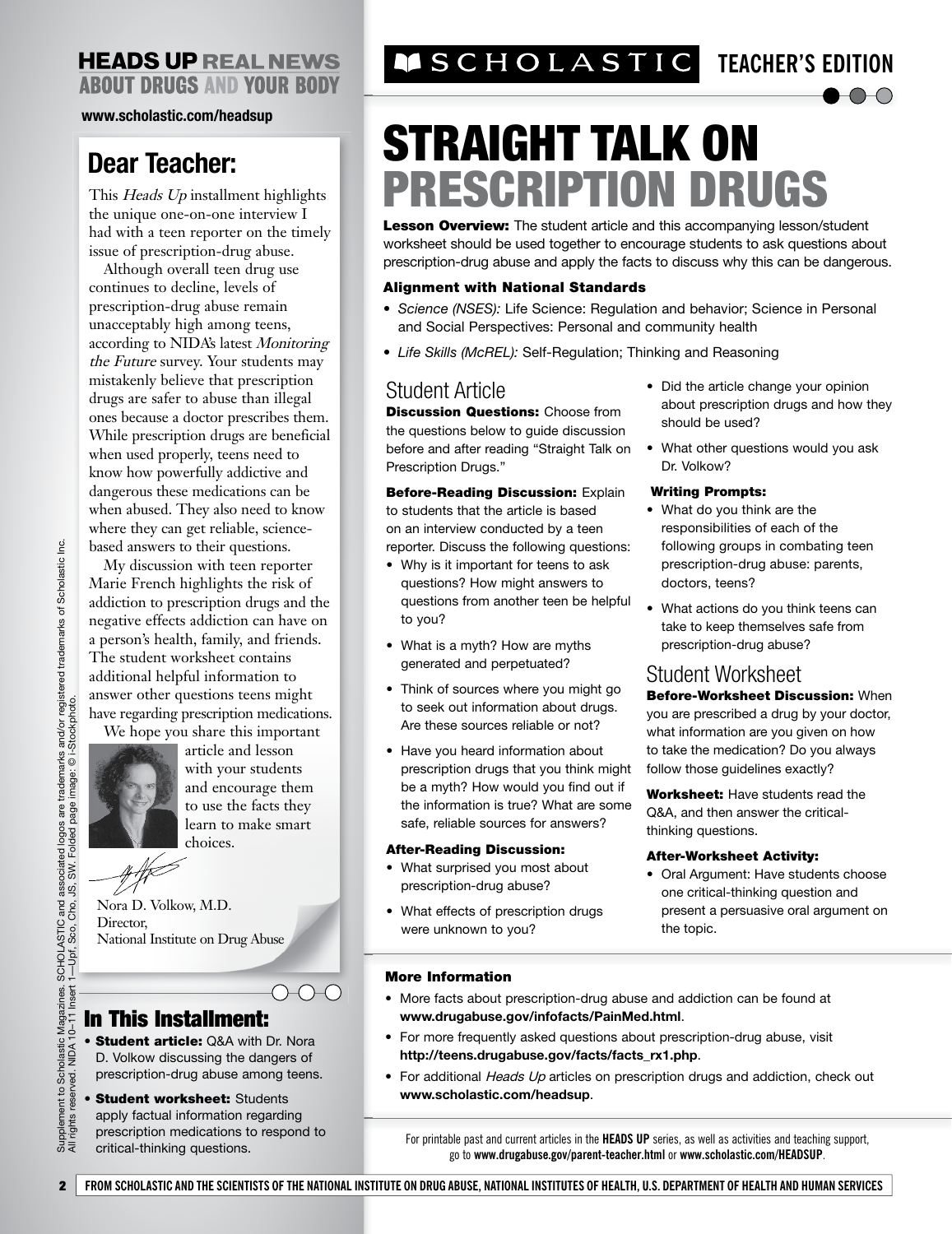

## **ON PRESCRIPTION DRUGS Q & A**

**Assignment: You may hear information about prescription drugs in the news, online, or from friends. How do you know what's true? There's a lot to consider, and many teens have questions. Read on for answers to some frequently asked questions from teens.**

### **Q: What exactly is a prescription?**

**A:** A prescription is a doctor's written order that authorizes a pharmacist to supply a specific medication for a patient, with instructions on its use. It says who can take the medication, in what amount, and for what length of time. Used exactly according to a doctor's instructions, prescription drugs are usually safe and effective.

#### **Q: How does a doctor determine the prescription a person needs?**

**A:** A doctor writes a prescription based on a patient's medical history, symptoms, and other factors. The doctor asks questions such as, "Are you allergic to any medications?" and "Are you currently taking any other medicines?" These questions help the doctor decide which medications to prescribe and which ones not to.

#### **Q: Doctors prescribe prescription medications, so how can they be unsafe?**

A: Prescription medications are powerful drugs. Doctors and pharmacists each take several steps to keep prescription medications safe for people who need them.

Doctors custom fit a prescription to a patient's medical history, age, weight, allergies, and other factors. Pharmacists dispense medication and help patients understand instructions for taking them. Oftentimes, this includes warning labels like: "Take with food" or "Avoid prolonged sunlight" or "Federal law prohibits the transfer of this drug to any person other than the patient for whom it was prescribed." When a friend gives you a prescription—whether it's to cure a sore throat or to get you high—there can be serious health consequences because the medication is tailored to your friend's needs, not yours.

### **Q: When is someone** *abusing* **prescription drugs?**

**A:** Prescription-drug abuse is when someone takes a medication that was prescribed for someone else or purposely takes his or her own medication in a manner or dosage other than what was prescribed. Abuse can include taking a friend's or a relative's prescription to get high, to help you study, to lose weight, to build up muscle, or to treat pain. Even over-the-counter

medications can be abused when not taken as directed.

### **Q: Are prescription drugs safer than illegal drugs such as cocaine?**

**A:** Abusers of prescription medications may mistakenly believe that because the drugs come from a pharmacy and not from a drug dealer they are safer to take, even at high doses or without a prescription. The fact is that if someone takes prescription medications in a manner that is not as a doctor intended, he or she could face serious health risks—and for certain medications those risks could be addiction and death. Also, abusing prescription drugs—including sharing prescriptions with friends—is illegal.

#### **Q: How can prescription drugs cause death?**

**A:** Opiates, such as Vicodin® and OxyContin®, can depress respiration [slow down a person's breathing] or stop it altogether. They can shut down the part of your brain that tells you to breathe. That's how people die from an overdose. Mixing certain prescription drugs, and even over-the-counter medicines, with alcohol is especially dangerous. If both substances depress respiration, they may amplify each other's effects when taken together—meaning the risk of serious harm or death becomes much greater than when either one is taken alone.

## CRITICAL-THINKING QUESTIONS

Answer the following questions on a separate piece of paper or discuss in a group.

- **1.** Why is it important to tell your doctor about any medical conditions you have and all the medications you take, including prescription drugs, over-thecounter medicines, and dietary supplements?
- **2.** What would you say to someone who asked you for pills that were prescribed only for you?
- **3.** At a party a friend offers you alcohol and a pill. What would you do, and why?
- **4.** Explain why the following statement is a myth: Prescription drugs come from a doctor and a pharmacy, so they must be safe.
- **5.** Explain why the following statement is a myth: It's OK for me to use a prescription from the medicine cabinet that was prescribed for someone else in my family.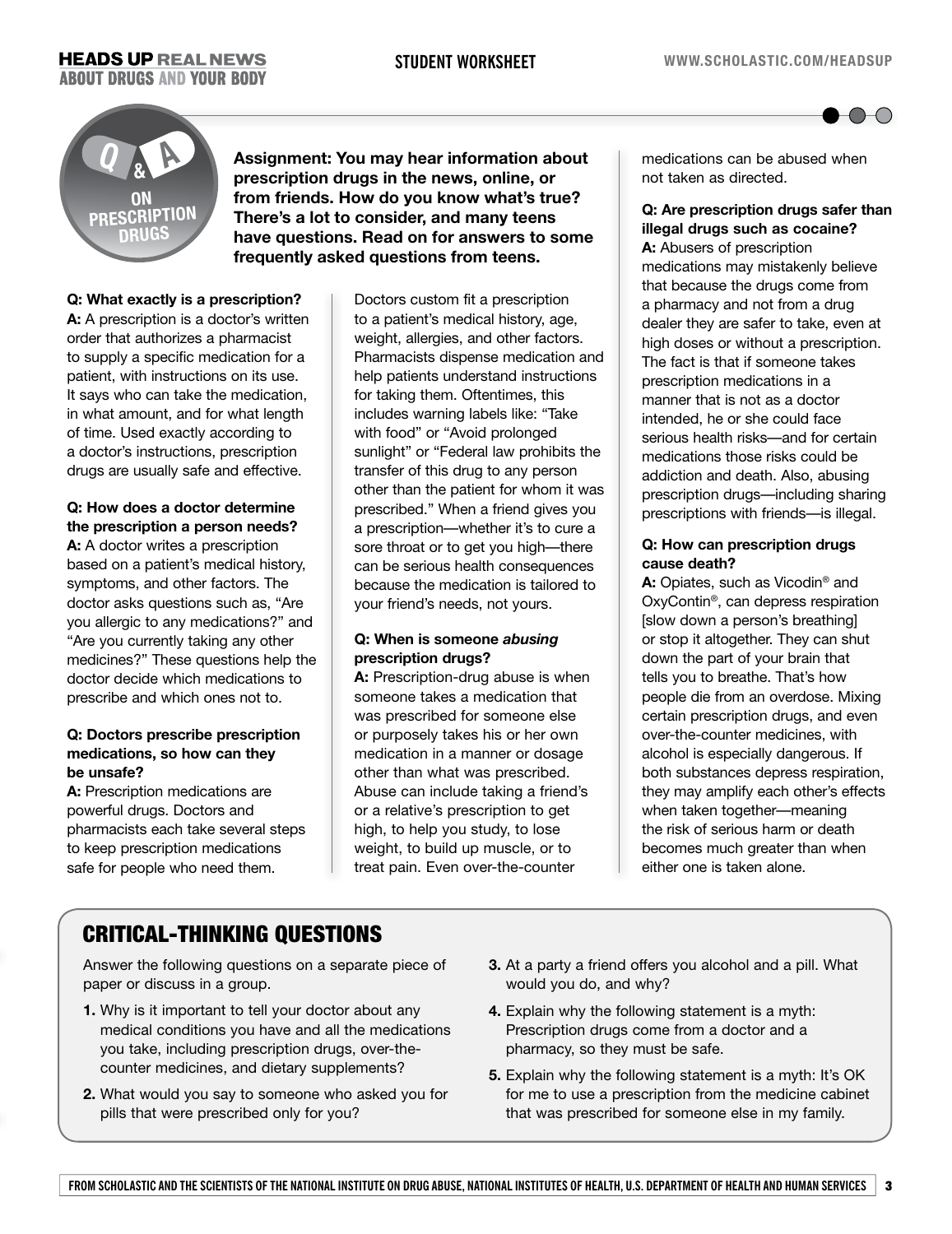**www.scholastic.com/headsup**

## **Dear Teacher:**

This latest Heads Up installment focuses on prescription pain medications—what they are, how they work, and why they can be dangerous to abuse.

According to the Monitoring the Future survey, prescription pain medicines are among the most commonly abused drugs by teens after tobacco, alcohol, and marijuana. In fact, in 2009, 9.7 percent of 12th-graders reported nonmedical use of Vicodin®.

One reason that teens may be abusing prescription medications is misperceptions about their safety. Since doctors prescribe prescription painkillers, teens may assume they are safer than "street" drugs. This edition's student article and lesson will help to dispel this myth by giving facts about prescription painkillers and how abuse can lead to addiction and other serious adverse health effects.

I urge you to share this important article with your students.



Nora D. Volkow, M.D. Director, National Institute on Drug Abuse

## In This Installment:

- Student article: Facts about how prescription pain medications affect the body and why abusing them is dangerous
- Student worksheet: A quiz to reinforce key facts and concepts presented in the student article

## **TEACHER'S EDITION**

# PRESCRIPTION PAIN MEDICATIONS

**Overview:** The lesson below and reproducible worksheet on the reverse side reinforce comprehension of facts and concepts in the student article "Prescription Pain Medications."

#### Alignment With National Standards

- *Science (NSES):* Life Science: Structure and Function in Living Systems; Science in Personal and Social Perspectives: Personal and Community Health
- *Life Skills (McREL):* Self-Regulation; Thinking and Reasoning

## Student Article

#### Before-Reading Questions:

- What do you know about the difference between pain medicine you might take for a headache and prescription pain medicine?
- Why do you think pain medications such as Vicodin<sup>®</sup> and OxyContin<sup>®</sup> require a prescription?

**After-Reading Questions (factual** responses in *italics*):

- How do opioid medications help control severe pain? *(They mimic the body's natural pain-relieving chemicals but they're more powerful and longer lasting.)*
- What factors does a doctor consider when writing a prescription? *(A patient's other medical conditions or medications; drug-use history; whether an opioid pain reliever will safely and effectively treat the pain, etc.)*
- In what ways are prescription medications most often abused? *(Taking someone else's medicine; taking a medicine to get high; taking a different dosage, etc.)*
- Why is it dangerous to abuse prescription pain medications? *(Abuse has serious health risks, including*

*adverse interactions with other medicines, overdose, and addiction.)*

 $\bigcirc$ 

#### Critical Thinking:

- If a pain medication prescribed to your friend is safe for him to use, why would it be unsafe for you to take?
- What would you say to a friend who tells you that abusing prescription painkillers is a "safer" way to get high?

## Student Worksheet

Use the quiz to reinforce comprehension of facts about prescription pain medications. Answers: 1. A; 2. B; 3. B; 4. A; 5. B; 6. B; 7. D; 8. E; 9. D; 10. C; 11. D

#### Writing Extensions:

- **1)** *Research/Essay assignment:* Research true stories of celebrities or athletes who abused and/or became addicted to prescription painkillers. Drawing upon facts about abuse and addiction, write an essay commenting on the person's story.
- **2)** *Creative writing:* Write a story, poem, or play that depicts facts about prescription drug abuse and addiction. Outline why your main character starts taking a prescription medication, how he or she abuses the medicine, its effects on the body, signs of addiction, and how he or she gets help.

#### More Information

- For more facts about prescription-drug abuse, visit **http://teens.drugabuse.gov/peerx/**.
- For more facts about drugs, drug abuse, and addiction, visit **http://teens.drugabuse.gov** and **www.drugabuse.gov**.

For printable past and current articles in the **HEADS UP** series, as well as activities and teaching support, go to **www.drugabuse.gov/parent-teacher.html** or **www.scholastic.com/HEADSUP**.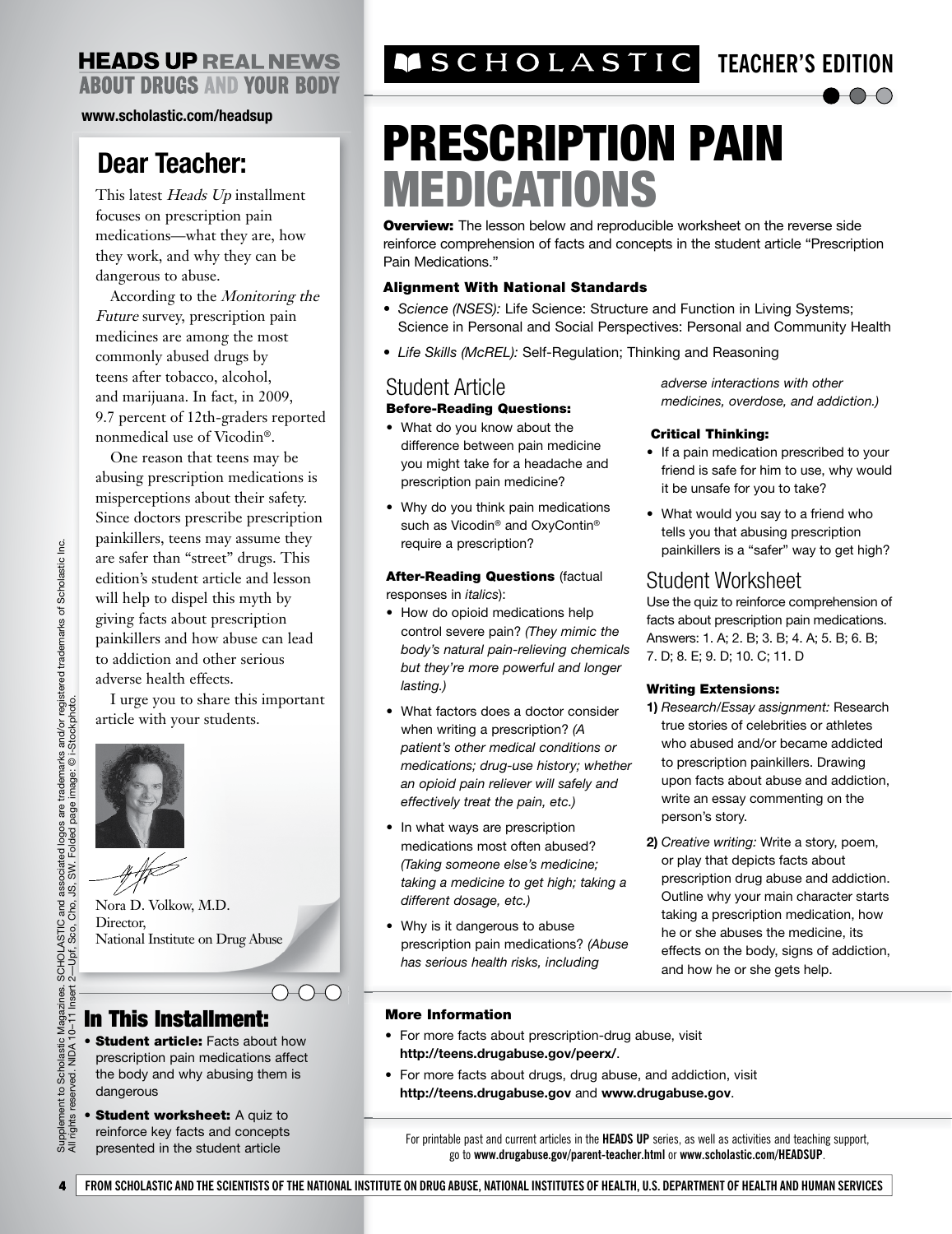$\bigcap_{\alpha\in\mathbb{N}}\mathbb{C}$ 

# FACTS **RESCRIPTION** DRUGS

## What Do You Know About Prescription Pain Medications? **Name Date**

**Answer the questions below to find out what you learned about prescription pain medications.**

**1.** Opioid medications relieve pain by mimicking the body's natural pain-relieving chemicals.

A **True** B **False**

- **2.** Opioids require a prescription because they are expensive.
	- A **True** B **False**
- **3.** Prescription drugs are safer to abuse than illegal "street" drugs because a doctor prescribes them.
	- A **True** B **False**
- **4.** Taking opioid medications by methods other than how they are prescribed can lead to their reaching the brain very rapidly, increasing the risk of addiction and overdose.
	- A **True** B **False**
- **5.** Prescription painkillers include medications from a class of drugs called:
	- A **stimulants**
	- B **opioids**
	- C **inhalants**
	- D **steroids**
- **6.** The body's natural opioid system includes special receptors called opioid receptors, which bind natural pain-relieving chemicals as well as prescription opioids. Which of the following is NOT a part of the body where opioid receptors are found?
	- A **brain**
	- B **hair**
	- C **spinal cord**
	- D **all of the above**
- **7.** Before writing a prescription for pain medication, a doctor first evaluates:
	- A **any medical conditions you have**
	- B **any past drug use**
	- C **other medications you are taking**
	- D **all of the above**
- **8.** Opioids include the following drugs:
	- A **Vicodin®**
	- B **Advil®**
	- C **OxyContin®**
	- D **A and B**
	- E **A and C**
- **9.** Which of the following can be an adverse effect of opioids?
	- A **nausea**
	- B **constipation**
	- C **overdose**
	- D **all of the above**
- **10.** Which of the following is NOT an example of abusing prescription painkillers?
	- A **Taking a drug prescribed for you in higher doses than directed**
	- B **Taking a drug with a friend to get high**
	- C **Taking a drug prescribed for you according to instructions from your doctor**
	- D **Taking a drug that was prescribed for your friend**
- **11.** A doctor monitors safe use of  $\frac{3}{5}$ prescription medications by:
	- A **giving you warning signs of a bad reaction to look out for**
	- B **telling you what other drugs you cannot take at the same time as the medication**
	- C **giving you instructions on how to safely take the medication**
	- D **all of the above**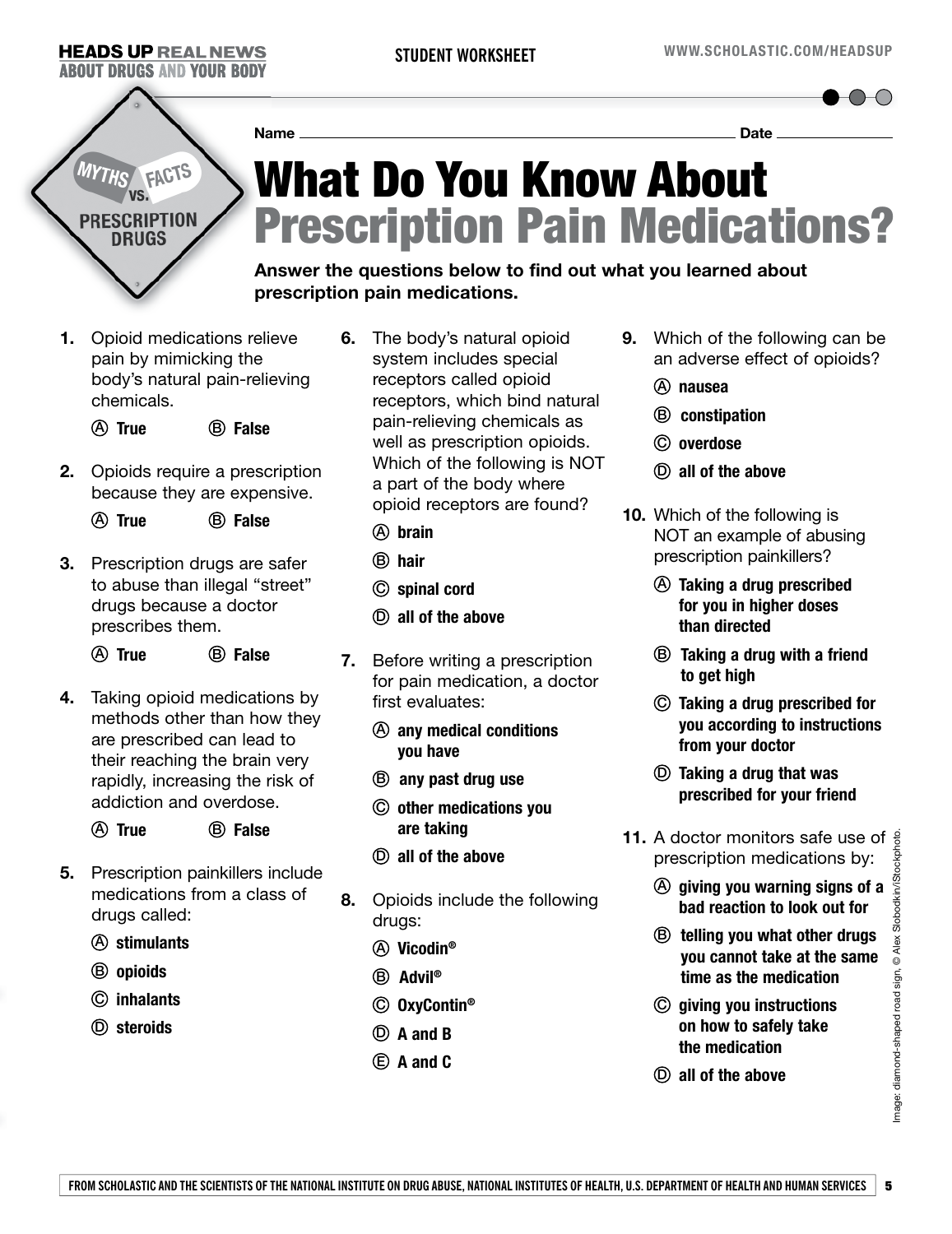**www.scholastic.com/headsup**

## **Dear Teacher:**

The final installment of this year's Heads Up series focuses on prescription stimulants and why abusing them is dangerous.

When taken as prescribed by a doctor, prescription stimulants can safely and effectively treat disorders such as ADHD, improving the lives of millions of kids (and adults). But teens are also abusing these drugs. For example, Adderall® is one of the drugs most frequently abused by high school seniors, with 6.5 percent of them reporting nonmedical use in the past year.

By sharing this article with your students, you will help them to learn how these medications work, and why it is dangerous for them to take these drugs to get high, lose weight, or stay awake to study.

I encourage you to use the article and the exercises to help your students understand the dangers of prescription drug abuse.



Sincerely,

Nora D. Volkow, M.D. Director, National Institute on Drug Abuse

## In This Installment:

- Student article: Facts about prescription stimulants, how they can safely treat ADHD, and why abusing them is dangerous
- Student worksheet: A quiz to reinforce key facts and concepts presented in the student article

## **TEACHER'S EDITION**

## $\bigcirc$

# PRESCRIPTION STIMULANTS

**Overview:** The lesson below and the reproducible worksheet on the reverse side reinforce student comprehension of key facts and concepts in the article "Prescription Stimulants."

#### Alignment With National Standards

- *Science (NSES):* Life Science: Structure and Function in Living Systems; Science in Personal and Social Perspectives: Personal and Community Health
- *Life Skills (McREL):* Self-Regulation; Thinking and Reasoning

### Student Article

#### Before-Reading Questions:

- You may have ADHD, know someone with ADHD, or have learned about it in the news. What does ADHD stand for? What do you know about ADHD?
- What do you know about prescription stimulants such as Adderall® or Concerta®? What are some of the ways in which stimulants are used?

**After-Reading Questions (factual** responses in *italics*):

- How do prescription stimulants help to treat symptoms of ADHD? *(They have a calming effect that helps people with ADHD focus; doctors prescribe a dosage that is sufficient to decrease ADHD symptoms.)*
- Why can abusing prescription stimulants be just as dangerous as abusing an illicit drug like cocaine? *(Both prescription stimulants and cocaine increase levels of dopamine in the brain. However, when prescription stimulants are taken in high doses, or in ways that get the drug to the brain quickly (e.g., snorting, smoking, or injecting), they can produce abnormally high levels of dopamine in the brain, resulting in intense feelings of euphoria. This increases the risk of repeated use and also addiction.)*

#### Critical Thinking:

- Behavioral therapies can help treat people with prescription stimulant addiction. Considering this and other facts in the article, what do you think the center illustration in the article represents? Why do you think the artist included a single leaf on the tree on the abuse side?
- Imagine your friend is taking prescription stimulants to lose weight or because he or she believes it helps with studying. What are some facts you might share with your friend to explain why this behavior is risky?

## Student Worksheet

Use the quiz to reinforce comprehension of facts about prescription stimulants in the student article. Answers: 1. A; 2. A; 3. B; 4. E; 5. C; 6. C; 7. B; 8. A; 9. D; 10. D

## Poster Activity

Have students create a poster that shows facts about prescription stimulants and the health risks associated with abusing them. The poster should include a headline, images, and facts from the student article or additional independent research. Have students present their posters to the class.

#### More Information

- For more facts about prescription-drug abuse, visit **http://teens.drugabuse.gov/peerx/**.
- For more facts about drugs, drug abuse, and addiction, visit **http://teens.drugabuse.gov** and **www.drugabuse.gov**.

For printable past and current articles in the **HEADS UP** series, as well as activities and teaching support, go to **www.drugabuse.gov/parent-teacher.html** or **www.scholastic.com/headsup/teachers**.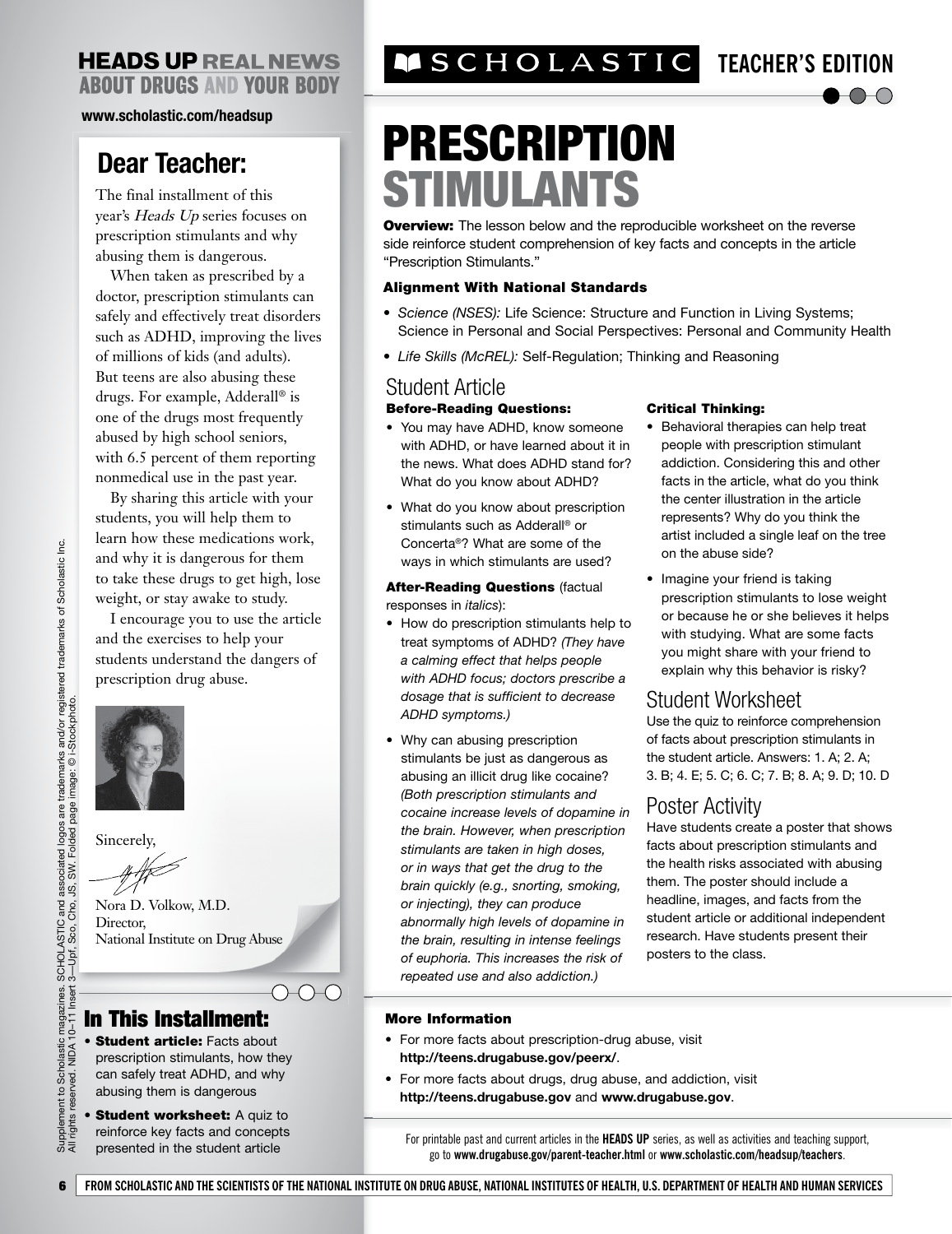$\bullet$ O-O



**Name Date** 

# What Do You Know About Prescription Stimulants?

### **Answer the questions below to find out what you learned about prescription stimulants.**

- **1.** Prescription stimulants and cocaine are from the same class of drugs.
	- A **True**
	- B **False**
- **2.** Many people use prescription stimulants to safely and effectively treat ADHD, narcolepsy, and sometimes depression.
	- A **True**
	- B **False**
- **3.** Using someone else's prescription stimulants to help you study for a test is not drug abuse.
	- A **True**
	- B **False**
- **4.** Which of the following is a prescription stimulant?
	- A **dopamine**
	- B **methylphenidate**
	- C **amphetamine**
	- D **A and B**
	- E **B and C**
- **5.** According to the 2010 *Monitoring the Future* survey, what percent of high school seniors have reported nonmedical use of Adderall® in the past year?
	- A **22.6 percent**
	- B **85 percent**
	- C **6.5 percent**
	- D **1 percent**
- **6.** Which of the following is NOT an effect of stimulants on the body?
	- A **increased energy**
	- B **increased alertness**
	- C **increased appetite**
	- D **increased attention**
- **7.** Prescription stimulants are prescribed to treat ADHD because they:
	- A **can decrease appetite so that people with ADHD can lose weight.**
	- B **can have a calming effect on people with ADHD that helps them focus.**
	- C **can help with feelings of anxiety, irritability, and paranoia.**
	- D **all of the above**
- **8.** Which of the following is NOT an example of abusing prescription stimulants?
	- A **taking a prescription stimulant per doctor's orders**
	- B **taking a prescription stimulant not prescribed to you to help you lose weight**
	- C **taking a prescription stimulant that was prescribed for your friend**
	- D **taking a prescription stimulant to get high**
- **9.** Taking high doses of prescription stimulants can result in .
	- A **a stroke**
	- B **death**
	- C **a heart attack**
	- D **all of the above**
- **10.** People who repeatedly abuse prescription stimulants may experience withdrawal symptoms when they stop using them, including:
	- A **depression.**
	- B **disturbed sleep patterns.**
	- C **fatigue.**
	- D **all of the above**